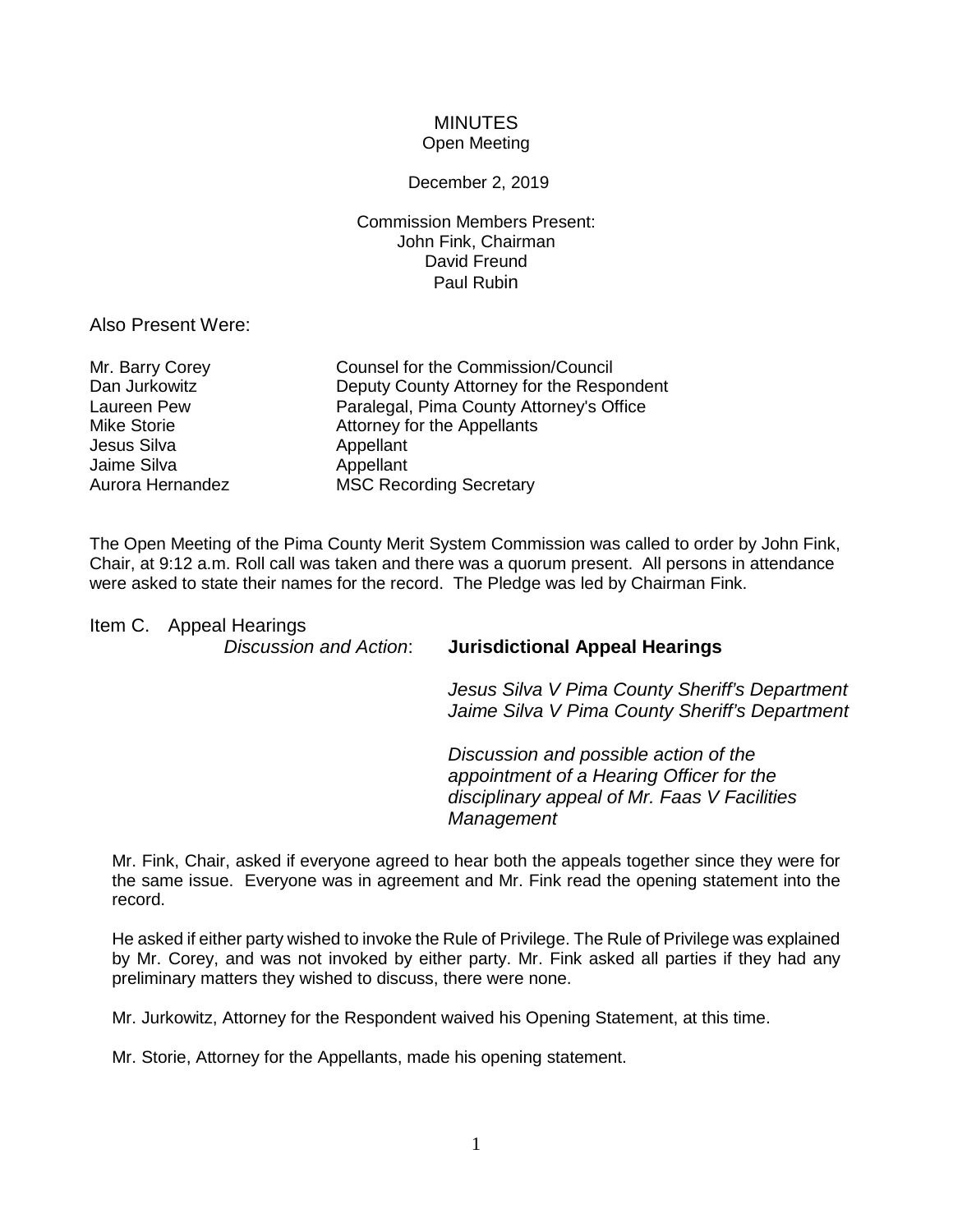These are appeals for an issue where the Appellants were placed on *Administrative Suspension without Pay* while a criminal investigation is in progress.

Mr. Storie stated there is no notice to either of the Appellants as to the time frame for the Suspension, they have now been suspended without pay for two months, without the ability to get another job. If this goes on for another few months the back pay award will be enormous. He would like to get this moving and get PCSD to make a decision and he can continue with the Appeal process.

Mr. Jurkowitz made an opening statement. He explained how *Administrative Suspension without Pay,* provided by the MSC Rules*,* is issued during an ongoing investigation where there is an indication of possible criminal findings, and the County is not paying someone to sit at home who has committed a crime.

He indicated there is no reason for this Hearing since both the Appellants filings were well over the 10 day deadline for appealing, which was indicated on their Notices. They were advised by Mr. Storie not to appeal at that time, which was their choice.

Jesus Silva was served on October 4, and did not file until October 25 which is 21 days overdue. Jaime Silva was served on October 3, and appealed on October 30, which is 27 calendar days overdue and were both denied by Ms. Bohland, Director, Human Resources, due to both being untimely filed. Mr. Storie requested a hearing on November 12 and failed to copy the County Attorney.

The Commission has the authority to grant a jurisdictional hearing if good cause is shown. Good cause would have to be something such as *"we were hit by a bus and were in the hospital and could not make the deadline to appeal*" there is no justification for the late filing.

This is not discipline. If there is discipline down the road, and if after an appeal there is an award of back pay, they will be made whole.

Mr. Fink asked Mr. Storie to specifically address the issue of the 10 calendar days of the Notice of Appeal. Mr. Storie acknowledged the 10 day limit. This is not equitable, they cannot be left on Administrative Suspension without Pay forever. Mr. Storie will be asking for an Evidentiary Hearing in the near future just to get PCSD to finish up their investigation, or Special Action in Superior Court. He made a strategic decision initially, not to appeal immediately, waiting for a criminal action or criminal indictment.

Mr. Fink asked Mr. Jurkowitz if he had any indication of whether the investigation was still ongoing.

Mr. Jurkowitz, stated he had no idea, and Mr. Stories' statements should not be considered evidence.

Mr. Fink just wanted to know if it had been terminated or not and Mr. Jurkowitz stated he had no knowledge at this time.

Mr. Freund asked, given the time frames Jaime's' letter dated October 4 and at the bottom Jaime acknowledged receipt on October 3, how was this possible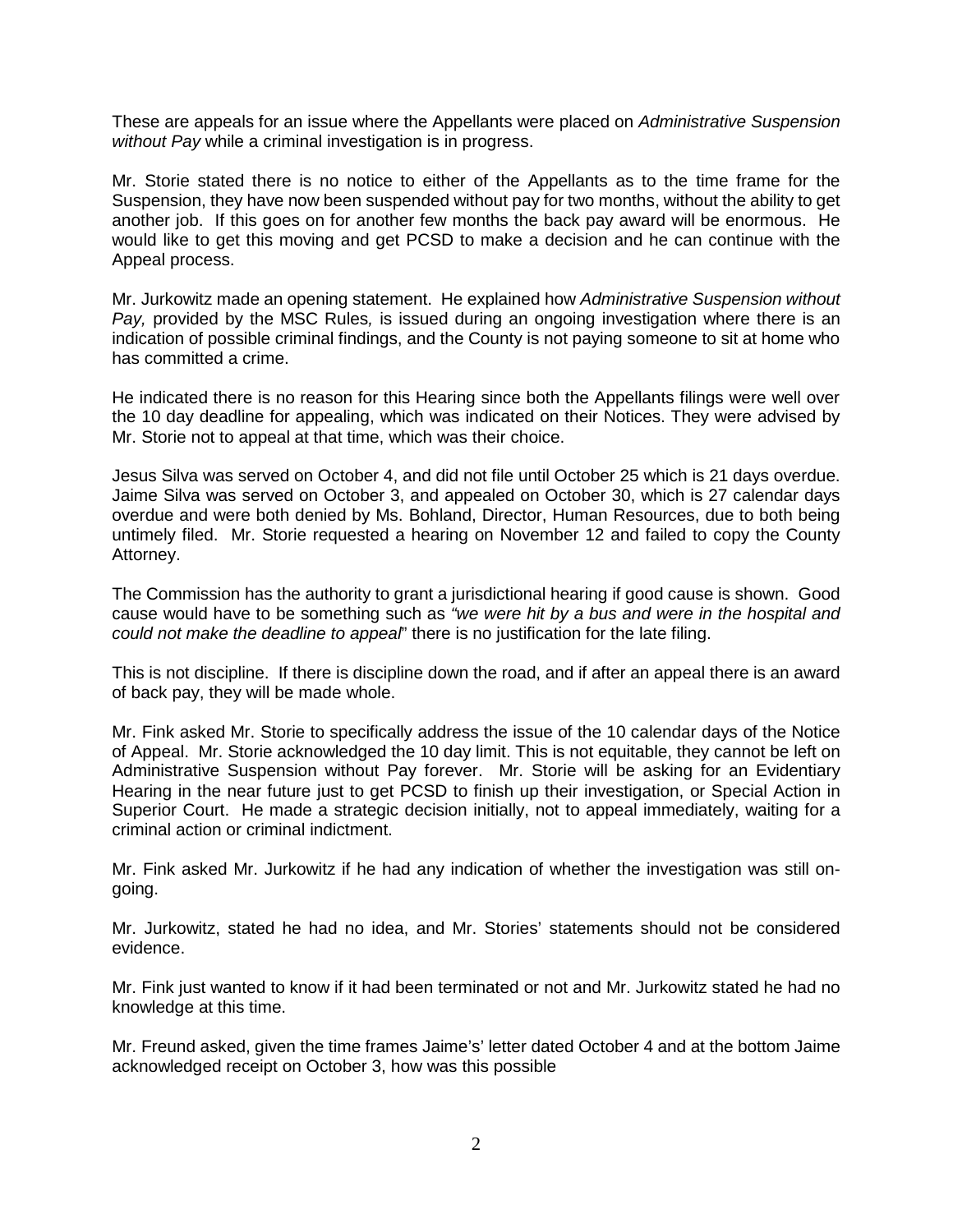Mr. Jurkowitz, speculated it was probably scheduled to be done on the fourth but due to his schedule he signed on the third.

Mr. Freund, it doesn't really make a difference just asking. Since they are not disciplinary actions if the appeals had been filed timely, would they have been able to Appeal?

Mr. Jurkowitz replied yes, absolutely.

Mr. Corey reviewed the wording to the LEMSC and MSC has different rules.

Mr. Rubin, what is the distinction between MSC and LEMSC Rules?

Mr. Corey responded, the issue is revolved around the language of the actual Notice of Suspension and the language of the Rule. The MSC Rule 12.3 states *"an appointing authority may impose a non-disciplinary suspension, without pay or with reduced pay when an employee is charged with a felony or other crime involving moral turpitude."* Or *"being in the best interest of the County while an inquiry is being made as to the conduct of the employee".* That is a condition of the Rule. The question has been raised if the investigation is ongoing.

The language of the Notice states "*Pursuant to Pima County Merit System Rule 12.3, in the best interest of Pima County, you are being placed on Administrative Suspension without Pay until the resolution of the criminal and Office of Professional Standards (OPS) investigations of which you are the focus."* Both the Notice and the Rule state this will be in effect while the inquiry is going on.

Mr. Stories' point is this could be indefinite or forever. Mr. Jurkowitz point is they are both right we don't have any evidence at this point. You may consider some inquiry as to what the status of that investigation is. Because it seems the language of the letter and the language of the Rule, both require that they be done only during the duration of the investigation. In the absence of a finding.

Mr. Rubin, doesn't understand why that is a Commission decision. Even if they accept the appeal where does that leave them, there is no hearing to be held since no decision has been made at this point.

Mr. Fink, an Administrative Suspension without Pay which is non-disciplinary suspension, an individual has the right to appeal that to this Commission, do they not?

Mr. Corey, read Rule 14.1 MATTERS WHICH MAY BE APPEALED, A-4 is Suspension, this is a suspension. It's found in Rule 1 *"Suspension is: involuntary imposed leave without pay or reduced pay"* that is exactly what we have before you.

Mr. Rubin asked so what would the Commission be able to hear?

Mr. Corey responded, you can hear whether or not the conditions of the imposition of the involuntary suspension have been met. If they are concluded then it's not valid to continue it forever or beyond the time the inquiry was concluded. Otherwise there is no remedy that's Mr. Stories' point.

John Fink, would the question be, is it in the best interest of Pima County?